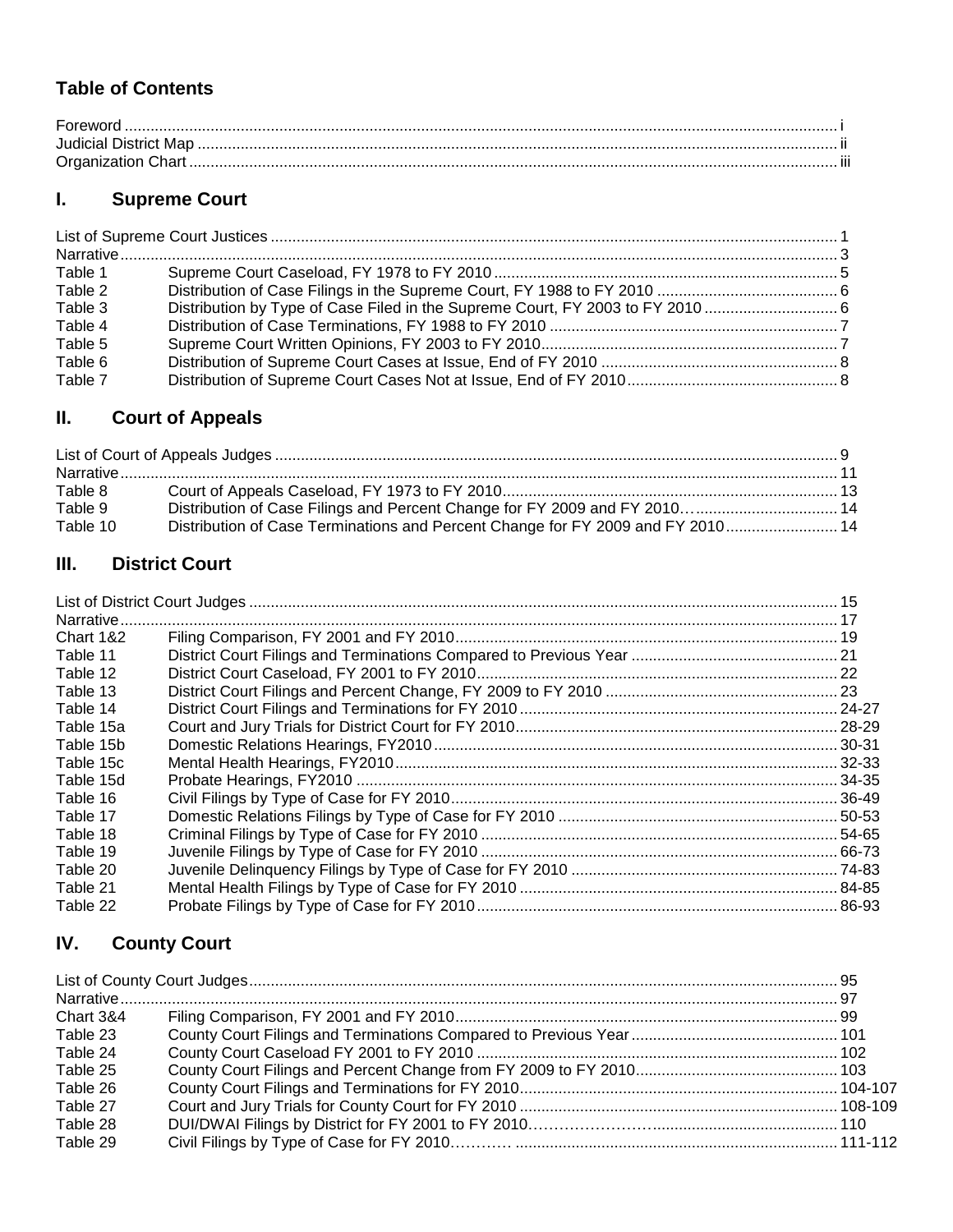| Table 30 |  |
|----------|--|
| Table 31 |  |
| Table 32 |  |

### **V. Water Court**

| Table 33 |  |
|----------|--|

## **VI. Office of Dispute Resolution**

| Table 34 |  |
|----------|--|
| Table 35 |  |
| Table 36 |  |

### **VII. Financial Information**

| Table 37 |                                                                                     |  |
|----------|-------------------------------------------------------------------------------------|--|
| Chart 5  |                                                                                     |  |
| Chart 6  |                                                                                     |  |
| Chart 7  |                                                                                     |  |
| Chart 8  | Colorado Judicial Branch, FY 2010 Judicial Appropriation by Major Program  141      |  |
| Chart 9  | Colorado Judicial Branch, FY 2010 Judicial Appropriation by Major Cost Category 141 |  |

## **VIII. Colorado Probation**

| Table 38 | Grand Totals - Probation Adult Regular, Private, Juvenile, Intensive Programs, Monitoring |  |
|----------|-------------------------------------------------------------------------------------------|--|
| Table 39 | State and Private Combined (Non-DUI/DWAI) Successful/Unsuccessful Terminations FY2010150  |  |

### **Regular Adult State Probation:**

| Table 40 |                                                                                           |  |
|----------|-------------------------------------------------------------------------------------------|--|
| Table 41 |                                                                                           |  |
| Table 42 |                                                                                           |  |
| Table 43 |                                                                                           |  |
| Table 44 |                                                                                           |  |
| Table 45 |                                                                                           |  |
| Table 46 |                                                                                           |  |
| Table 47 |                                                                                           |  |
| Table 48 |                                                                                           |  |
| Table 49 |                                                                                           |  |
| Table 50 |                                                                                           |  |
| Table 51 | Adult Probation: FY 2010 Active Client Risk Levels on June 30, 2010 (State Supervised)162 |  |
| Table 52 | Adult Probation: FY 2010 Domestic Violence and Sex Offender Caseloads                     |  |
|          |                                                                                           |  |
| Table 53 | Adult Probation: FY 2010 State Active and All Private Clients on June 30, 2010 164        |  |

### **Private Probation:**

| Table 54 |  |  |
|----------|--|--|
| Table 55 |  |  |
| Table 56 |  |  |
| Table 57 |  |  |
| Table 58 |  |  |
| Table 59 |  |  |
| Table 60 |  |  |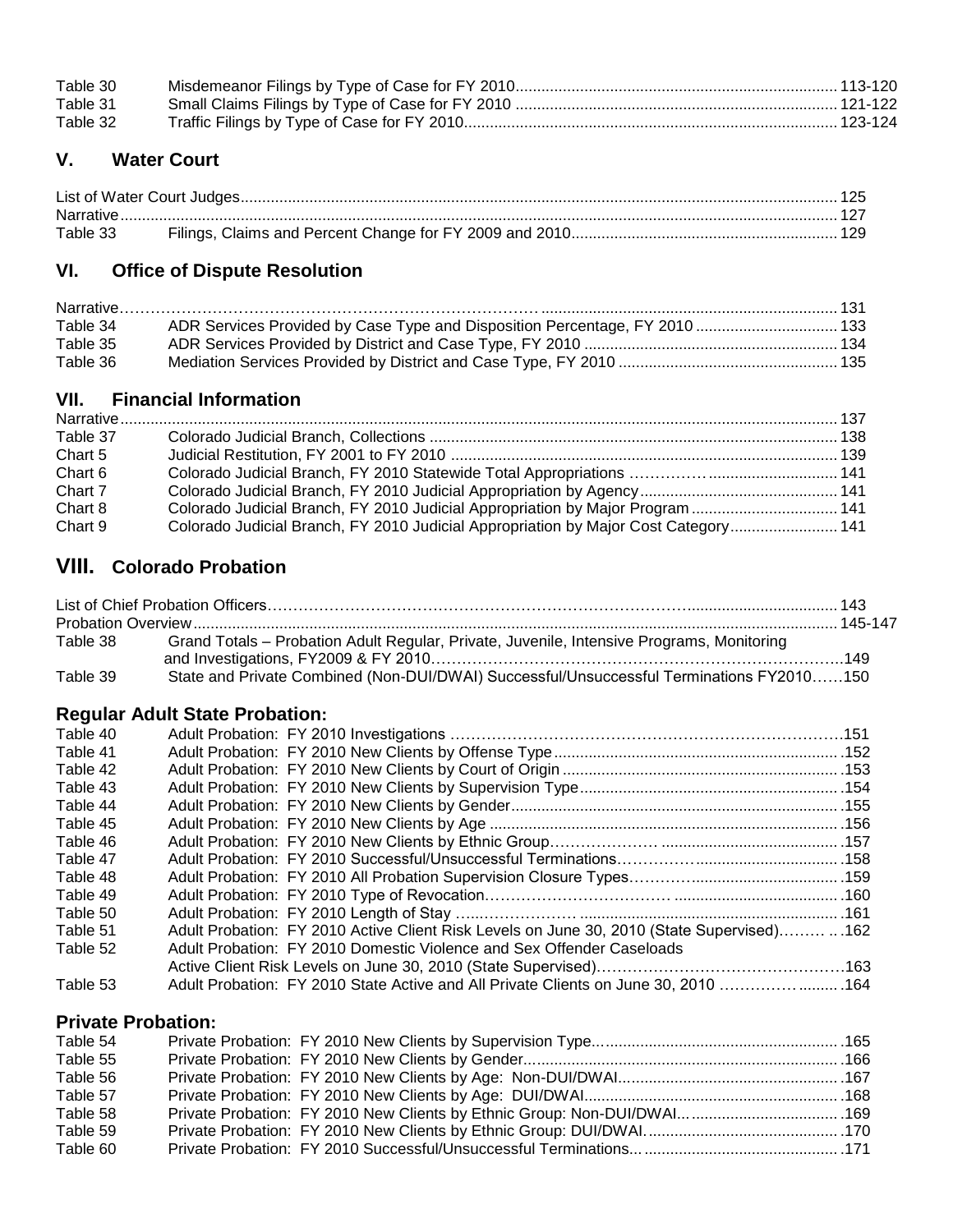| Table 61 |                                                                                        |  |
|----------|----------------------------------------------------------------------------------------|--|
| Table 62 |                                                                                        |  |
| Table 63 |                                                                                        |  |
| Table 64 |                                                                                        |  |
| Table 65 | Private Probation: FY 2010 Active Non-DUI/DWAI Client Risk Levels on June 30, 2010 176 |  |
| Table 66 | Private Probation: FY 2010 Active DUI/DWAI Client Risk Levels on June 30, 2010 177     |  |

#### **Regular Juvenile Probation:**

| Table 67 |                                                                                          |  |
|----------|------------------------------------------------------------------------------------------|--|
| Table 68 |                                                                                          |  |
| Table 69 |                                                                                          |  |
| Table 70 |                                                                                          |  |
| Table 71 |                                                                                          |  |
| Table 72 |                                                                                          |  |
| Table 73 |                                                                                          |  |
| Table 74 |                                                                                          |  |
| Table 75 |                                                                                          |  |
| Table 76 |                                                                                          |  |
| Table 77 |                                                                                          |  |
| Table 78 | Juvenile Probation: FY 2010 Active Sex Offender Client Risk Levels on June 30, 2010  190 |  |

#### **Intensive Programs:**

#### **Adult Intensive Supervision Probation (AISP):**

| Table 79 |  |
|----------|--|
| Table 80 |  |
| Table 81 |  |
| Table 82 |  |
|          |  |

#### **Sex Offender Intensive Supervision Probation (SOISP):**

| Table 83 | FY 2010 Sex Offender Intensive Supervision (SOISP) New Clients by Order Type195 |  |
|----------|---------------------------------------------------------------------------------|--|
| Table 84 |                                                                                 |  |
| Table 85 |                                                                                 |  |
| Table 86 |                                                                                 |  |
|          |                                                                                 |  |

#### **Female Offender Program (FOP):**

| Table 87 |  |
|----------|--|
| Table 88 |  |
| Table 89 |  |
| Table 90 |  |

#### **Juvenile Intensive Supervision Probation (JISP):**

| Table 91 |  |
|----------|--|
| Table 92 |  |
| Table 93 |  |
| Table 94 |  |

#### **Intensive Programs Summary:**

| Table 95 |  |
|----------|--|

#### **Victim Services:**

| Table 96 |  |
|----------|--|
|----------|--|

### **Alcohol and Drug Driving Safety Program (ADDS)**

| Table 97  |                                                                       |  |
|-----------|-----------------------------------------------------------------------|--|
| Table 98  |                                                                       |  |
| Table 99  | ADDS: FY2010 New State DUI/DWAI Monitored Clients by Ethnic Group 213 |  |
| Table 100 |                                                                       |  |
| Table 101 |                                                                       |  |
| Table 102 |                                                                       |  |